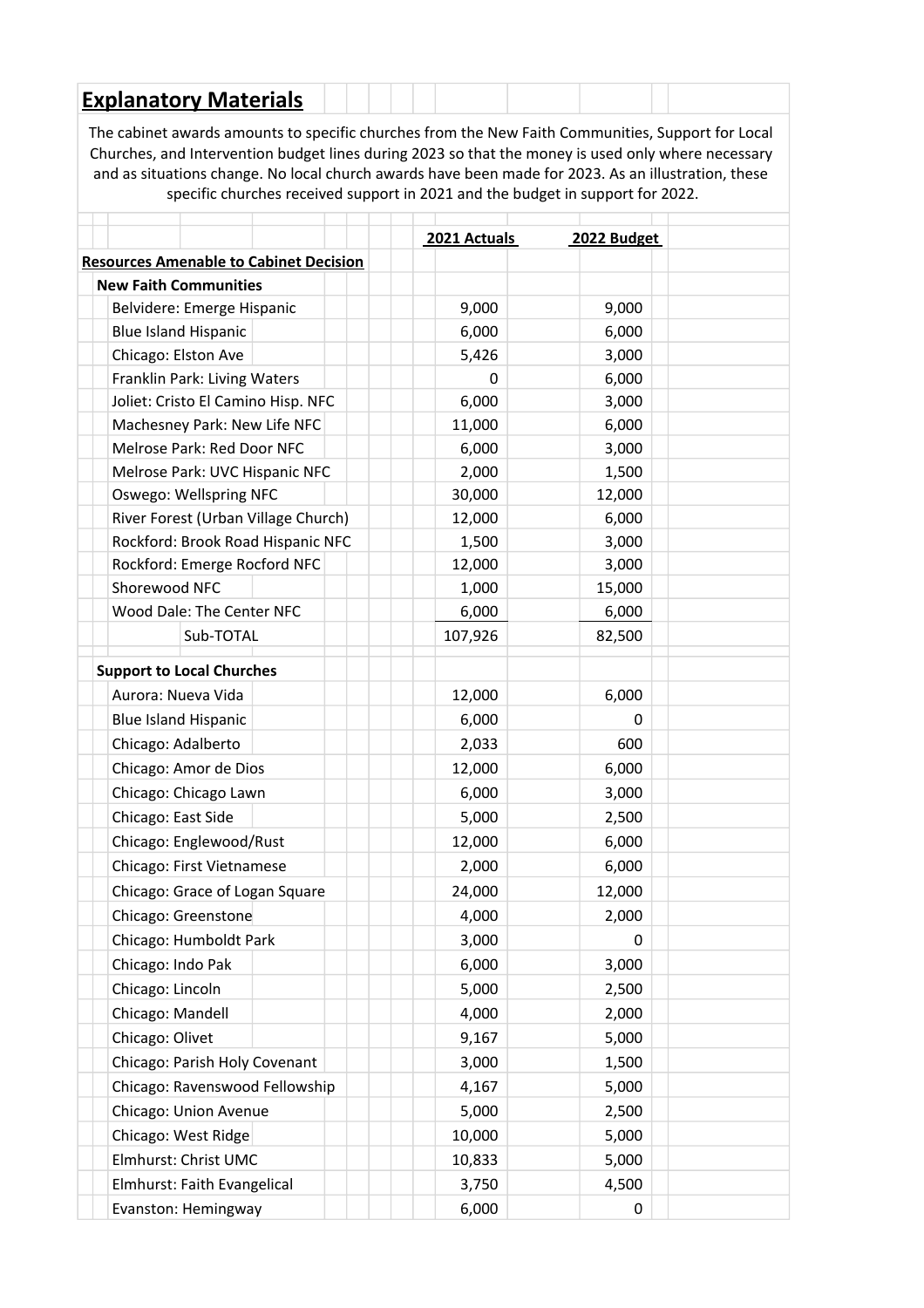| Lisle: Faith UMC                   | 1,333   | $\Omega$ |  |  |  |  |
|------------------------------------|---------|----------|--|--|--|--|
| Lockport: First                    | 2,000   | $\Omega$ |  |  |  |  |
| Mt. Prospect: Sam Mool             | 10,833  | 5,000    |  |  |  |  |
| Ottawa: Epworth Planning - On Hold | 6,000   | 6,000    |  |  |  |  |
| Park Forest                        | 3,000   | 1,000    |  |  |  |  |
| Rock Falls                         | 12,000  | 6,000    |  |  |  |  |
| Rockford: Christ the Carpenter     | 10,000  | 6,000    |  |  |  |  |
| <b>Tinley Park</b>                 | 0       | 2,000    |  |  |  |  |
| <b>Vital Congregations</b>         | 11,998  | 12,000   |  |  |  |  |
| Sub-TOTAL                          | 212,114 | 118,100  |  |  |  |  |
| <b>Explanatory Materials</b>       |         |          |  |  |  |  |

Conference groups and boards make application to a Shepherding Team committee to receive 2023 grant from the \$605,700 programming funds. Application involves specificity to the project's goals and methods and fund useage details. No awards have been made for 2023. We list the projects supported in 2021 and 2022 as illustrative of the types of work that may be supported in 2023.

| <b>Program Ministries</b>                                                              | 2021 Actuals | 2022 Budget |  |  |  |  |
|----------------------------------------------------------------------------------------|--------------|-------------|--|--|--|--|
| Goal #1: To Grow and Reach New Disciplies of Jesus Christ                              |              |             |  |  |  |  |
| Board of Higher Ed and Campus Ministries                                               | 229,493      | 245,208     |  |  |  |  |
| Board of Laity                                                                         | 439          | 1,200       |  |  |  |  |
| Outdoor and Retreat Ministries                                                         | 60,000       | 55,000      |  |  |  |  |
| Pembroke Institute (BMCR)                                                              | 0            | 24,600      |  |  |  |  |
| <b>Spiritual Formation</b>                                                             | 0            | 7,000       |  |  |  |  |
| Young Peoples Ministries                                                               | 0            | 1,500       |  |  |  |  |
| <b>Older Adult Ministries</b>                                                          | 243          | 2,000       |  |  |  |  |
| Discipleship Strategic Goal (ACST)                                                     |              | 5,500       |  |  |  |  |
|                                                                                        |              |             |  |  |  |  |
| Goal #2 To Live Out the Conviction that Racism is Incompatible with Christian Teaching |              |             |  |  |  |  |
| Anti-Racism Strategic Goal (ACST)                                                      | 21,293       | 42,800      |  |  |  |  |
| Black Family Link in the Chain (BMCR)                                                  | 8,035        | 7,900       |  |  |  |  |
| Commission on Religion and Race                                                        | 995          | 4,200       |  |  |  |  |
| Global Justice; CRLN (CBCS)                                                            | 0            | 500         |  |  |  |  |
| Justice for Our Neighbors                                                              | 18,003       | 20,000      |  |  |  |  |
| Keeping Hope Alive (BMCR)                                                              | 0            | 7,900       |  |  |  |  |
| Refugee (CBGM)                                                                         | 0            | 100         |  |  |  |  |
| Urban Youth Initiative (BMCR)                                                          | 0            | 900         |  |  |  |  |
|                                                                                        |              |             |  |  |  |  |
| Goal #3: To Increase the Number of Highly Vital Congregations                          |              |             |  |  |  |  |
| <b>Accessibility Ministry</b>                                                          | 3,500        | 3,500       |  |  |  |  |
| Asian American Fellowship                                                              | 8,553        | 9,000       |  |  |  |  |
| <b>Black Church Mobilization (BMCR)</b>                                                | 8,104        | 8,700       |  |  |  |  |
| <b>Congregational Redevelopment Grants</b>                                             | 0            | 10,000      |  |  |  |  |
| <b>Creative Ministry Grants</b>                                                        | 13,300       | 15,000      |  |  |  |  |
| <b>Hispanic Ministry Team</b>                                                          | 792          | 8,000       |  |  |  |  |
| <b>Media Resources</b>                                                                 | 5,200        | 6,000       |  |  |  |  |
| <b>Justice and Mercy Ministries</b>                                                    |              |             |  |  |  |  |